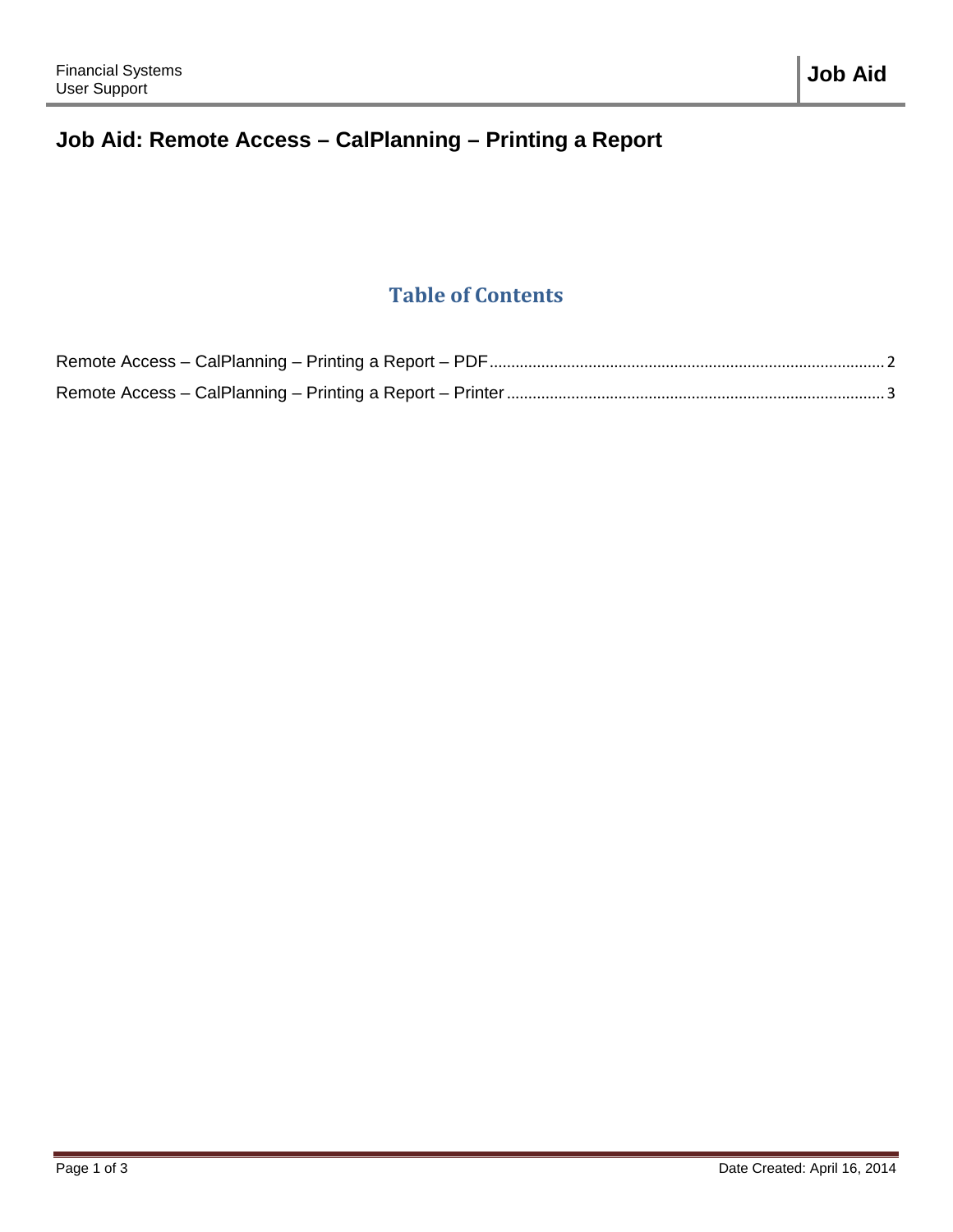## <span id="page-1-0"></span>**Remote Access – CalPlanning – Printing a Report – PDF**

|    | י טטטטרו אינוויטרו<br>שוווווווווווווווש<br><b>THING ANGALI</b>                                                                                                                                                                                                             |
|----|----------------------------------------------------------------------------------------------------------------------------------------------------------------------------------------------------------------------------------------------------------------------------|
| 1. | You are accessing CalPlanning remotely and you want to create a PDF of a CalPlanning report.                                                                                                                                                                               |
|    | From the header menu, select the PDF icon.                                                                                                                                                                                                                                 |
|    | ise Performance Management System Workspace, Fusion Edition - W                                                                                                                                                                                                            |
|    | ORACLE taterprise Performance Management System Workspace, Fusion Edition<br>Elle View Favorites Tools Help                                                                                                                                                                |
| 2. | & & bakes Q R                                                                                                                                                                                                                                                              |
|    | Explore: /Californing/Caligns CR102 - SRECNA Hi<br>CalPlanning/CalPptg/OR182 - SRECNA Hi                                                                                                                                                                                   |
|    | Chartl: Chartl.<br>Chart2: Chart2<br>Period: YearTotal   Year: PY14  <br>Scenario: Operating Budget<br>Ereby: 1_5010L<br>Program_Code: Program_Code<br>Time_Series: TS_InThousands<br>Version: Final                                                                       |
|    | At the bottom of the page, select the <b>Save a Copy</b> icon.                                                                                                                                                                                                             |
|    | C Oracle Enterprise Performance Management System Workspace, Fusion Edition - Windows Internet Explorer                                                                                                                                                                    |
|    | ORACLE' Enterprise Performance Management System Workspace, Fusion Edition<br>vigate Elle View Favorites Tools Help                                                                                                                                                        |
|    | - 참 Dolore 그 년                                                                                                                                                                                                                                                             |
|    | Explore: /CalPlanning/CalRptg <sup>3</sup> CR102 - SRECNA Hi<br>/CalPlanning/CalRotg/CR102 - SRECNA Hi                                                                                                                                                                     |
|    | Period: YearTotal<br>Year: FY14<br>Version: Final<br>Entity: 1_SCHOL<br>Chart1: Chart1<br>Chart2: Chart2<br>Time_Series: TS_InThousands<br><b>Scenario: Operating Budget</b><br>Program_Code: Program_Code                                                                 |
|    |                                                                                                                                                                                                                                                                            |
|    | Page 1 of 1<br><b>JC Bedal</b><br>Statement of Revenue, Expense and Changes to Net Assets<br>1_SCHOL - Strees                                                                                                                                                              |
|    | Total                                                                                                                                                                                                                                                                      |
|    | PY 2013-14<br>Restrictes<br>Restricted<br>Endowma<br><b>Restricted Gift</b><br>and FFEs Contracts and                                                                                                                                                                      |
|    | Current Funds<br>Grants<br>Funds<br><b>Designated</b><br>Funds<br><b>Fund</b><br>Revenues<br>Net Tutton and Fees<br>09.874<br>99,814<br>34                                                                                                                                 |
|    | 126,094<br>412<br>135,682<br>Contracts & Crants<br>27,267<br>Private Gifts for Current Use<br>36,137<br>7,724<br>156<br>144<br>investment income                                                                                                                           |
| 3. | 145<br>(1)<br>Sales and Service<br>22.246<br>22.234<br>12<br>4,200<br>4,200<br>Noncoerating Revenue                                                                                                                                                                        |
|    | <b>Total Revenue</b><br>207,555<br>126,515<br>58<br>27,251<br>7.724<br>115,827<br><b>Operating Transfers</b><br>113,587<br>102,823<br>1,115<br>sira<br>14,426<br>551<br><b>Total Revenue &amp; Transfers</b><br>416,982<br>229,338<br>1,153<br>27,863<br>22,150<br>106,378 |
|    | Expenses<br>234.439<br>168,286<br>221<br>14.030<br>37.606<br><b>Total Compensatio</b><br>13.697                                                                                                                                                                            |
|    | 176,901<br>58,979<br>12,029<br>92.822<br><b>Total Non Compensator</b><br>267<br>12,803<br><b>Total Expenses</b><br>411,540<br>227,264<br>1,183<br>24,053<br>26,401<br>130,427                                                                                              |
|    | 5,642<br>2.074<br>1,505<br>(4,251)<br>5,550<br>Net Operating Surplus/Denci<br>$^{[34]}$<br>400<br>From (To) Regents Endow Poo<br>400<br>From (To) Plant Funds<br>(2,000)<br>(50)                                                                                           |
|    | (10, 450)<br>(8,400)<br>From (To) All Other Fund Ball<br>1,380<br>1,200<br>105<br>$\mathbf{H}$<br>Changes in Fund Balance - Post(Neg)<br>(0,670)<br>(7,200)<br>(1,835)<br>425                                                                                              |
|    | Change in Net Assets - Post<br>(3,028)<br>15,128<br>(3,828)<br>5.550<br>egnning Balance<br>33.134<br>111,073<br>29.879<br>19,353                                                                                                                                           |
|    | 101,045<br>24,753<br>33,144<br>15,558<br>33,640<br>Ending Balance                                                                                                                                                                                                          |
|    | lease note: FY11 and FY12 Actual columns have been adjusted to include Operating Transfers, Beginning and Ending balances populated from BAIRS TempBudg for comparison pur;                                                                                                |
|    | $-1$ , $1$ , $1$ , and a set of $\alpha$ , $\beta$<br><b>POV -Period: YearTotal</b><br>rt2, Time Series: TS_InThousands<br>Date: 04/15/2014<br>CR102 - SRECNA H - Calloto<br>un Time: 1:54 PM                                                                              |
|    |                                                                                                                                                                                                                                                                            |
|    | Note: If you do not see the icons at the bottom of the page, move your mouse to the middle center of the page and they will                                                                                                                                                |
|    | appear.                                                                                                                                                                                                                                                                    |
|    | From the Save As pop up window, click on Computer and navigate to the location you wish to save the                                                                                                                                                                        |
|    | PDF. Select Save.                                                                                                                                                                                                                                                          |
|    | $\vert x \vert$                                                                                                                                                                                                                                                            |
|    | Documents * Documents *<br>CD Search Documents                                                                                                                                                                                                                             |
|    | 三 · 新<br>Organize - New folder                                                                                                                                                                                                                                             |
|    | Documents library<br>Favorites<br>Arrange by: Folder<br>Includes: 2 locations<br>Desktop                                                                                                                                                                                   |
|    | Downloads<br>Date modified<br>Size<br>Name -<br>Type                                                                                                                                                                                                                       |
| 4. | 6/17/2013 12:36 PM File folder<br><b>E</b> Computer<br>[e] My Data Sources<br>1/27/2014 3:23 PM File folder                                                                                                                                                                |
|    | My Music<br>4/14/2014 8:11 AM File folder<br>My Shapes<br>5/16/2013 10:24 AM File folder                                                                                                                                                                                   |
|    | My Videos<br>4/14/2014 8:11 AM File folder<br>U My Web Sites<br>11/14/2013 1:10 PM File folder                                                                                                                                                                             |
|    | <b>Dutlook Files</b><br>5/16/2013 10:24 AM File folder<br>Projects<br>6/28/2013 11:26 AM File folder                                                                                                                                                                       |
|    | File name: Request<br>$\overline{\phantom{a}}$                                                                                                                                                                                                                             |
|    | Save as type: Adobe PDF Files (*.pdf)<br>$\overline{\phantom{a}}$                                                                                                                                                                                                          |
|    | Cancel<br>Save<br>- Hide Folders                                                                                                                                                                                                                                           |
|    | NOTE: Do not select the option to save to Desktop as it will result in file being saved to the server's desktop, not the user's.                                                                                                                                           |
| 5. | End of Procedure.                                                                                                                                                                                                                                                          |
|    |                                                                                                                                                                                                                                                                            |